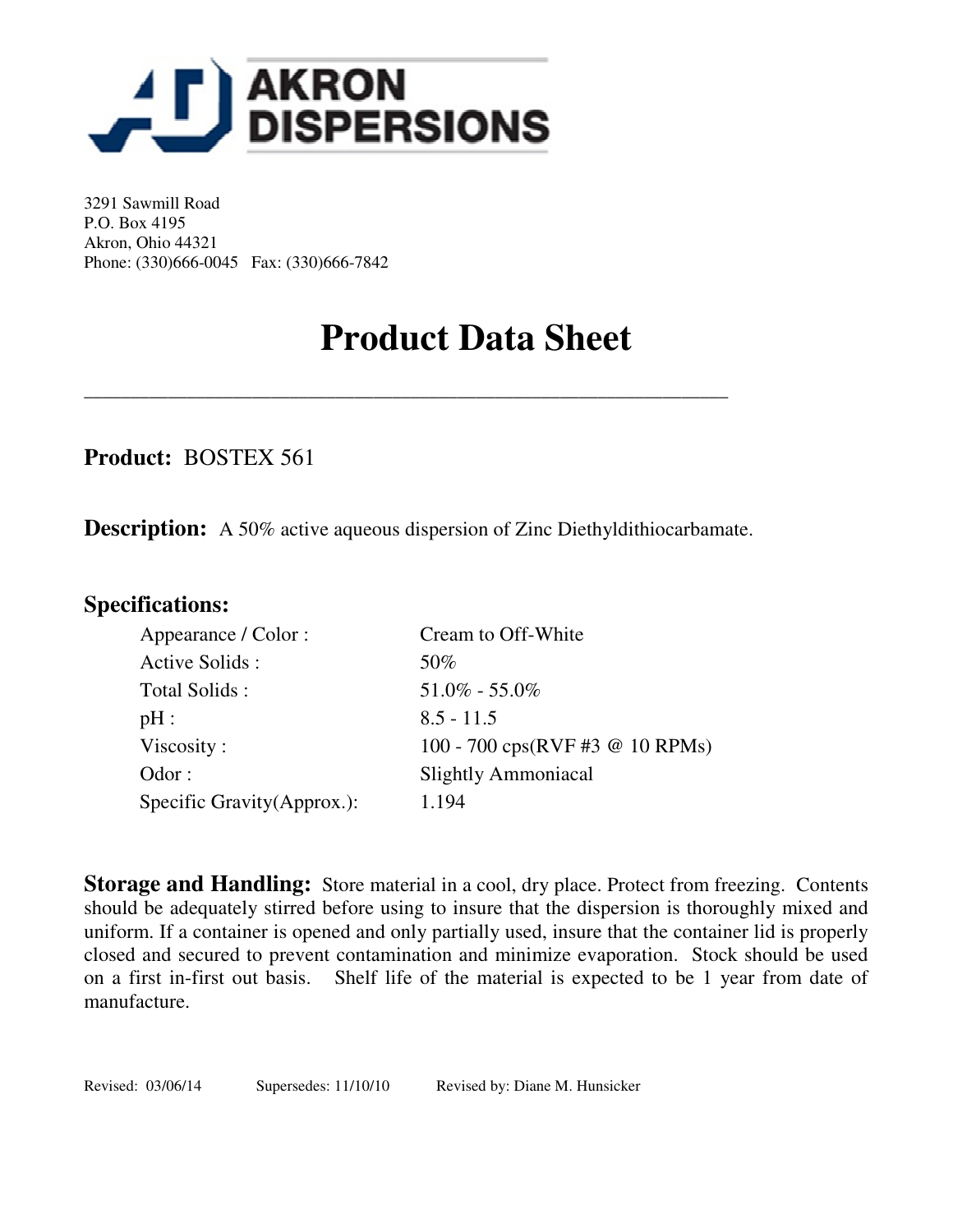

# *AKRON DISPERSIONS, INC.*

# *MATERIAL SAFETY DATA SHEET*

Page 1 of 3

# **SECTION 1 PRODUCT IDENTIFICATION & EMERGENCY INFORMATION**

PRODUCT NAME: **Bostex 561 / Bostex 561CF**

CHEMICAL NAME: Aqueous Mixture of Zinc Diethyldithiocarbamate (CAS# 14324-55-1), Sodium Salts of Polymerized Alkylnaphthalenesulfonic Acid(CAS# 9084-06-4/36290-04-7)

MANUFACTURER: Akron Dispersions, Inc.

 3291 Sawmill Road P.O. Box 4195 Akron, Ohio 44321 TELEPHONE NUMBER: (330)666-0045 EMERGENCY TELEPHONE NUMBER: (330)666-0045 FAX: (330)666-7842

# **SECTION 2 HAZARDOUS INGREDIENT INFORMATION**

 Zinc Diethyldithiocarbamate(CAS# 14324-55-1) Formaldehyde(CAS# 50-00-0): <0.0013% Naphthalene(CAS# 91-20-3): <0.00052% Quinoline(CAS# 91-22-5): <0.0052%

# **SECTION 3 HAZARDS IDENTIFICATION**

Health Hazards(Acute and Chronic): May cause irritation to skin and eyes. Do not drink alcoholic beverages immediately before or after handling-may cause violent nausea and vomiting. May cause skin sensitization. May contain <0.0013% Formaldehyde, <0.00052% Naphthalene, and <0.0052% Quinoline, known to the State of California to cause cancer.

HMIS: Health-1 Flammability-0 Reactivity-0 Personal Protection-B

# **SECTION 4 FIRST AID MEASURES**

Eye Contact: Flush with large amounts of water for at least 15 minutes. Consult a physician if irritation persists.

Skin Contact: Wash affected area with soap and water. Consult a physician if irritation persists. Inhalation: Remove to fresh air. If breathing is difficult, seek medical attention. Ingestion: Seek medical attention.

# **SECTION 5 FIRE & EXPLOSION HAZARD**

Flashpoint: N/D Flammable Limits: N/D General Hazard: Wear MSHA-NIOSH approved Self-Contained Breathing Apparatus Extinguishing Media: CO<sub>2</sub>, Dry Chemical, Waterspray, Foam Decomposition Products Under Fire Conditions: Oxides of Carbon, Nitrogen, Zinc, Sulfur, and Sodium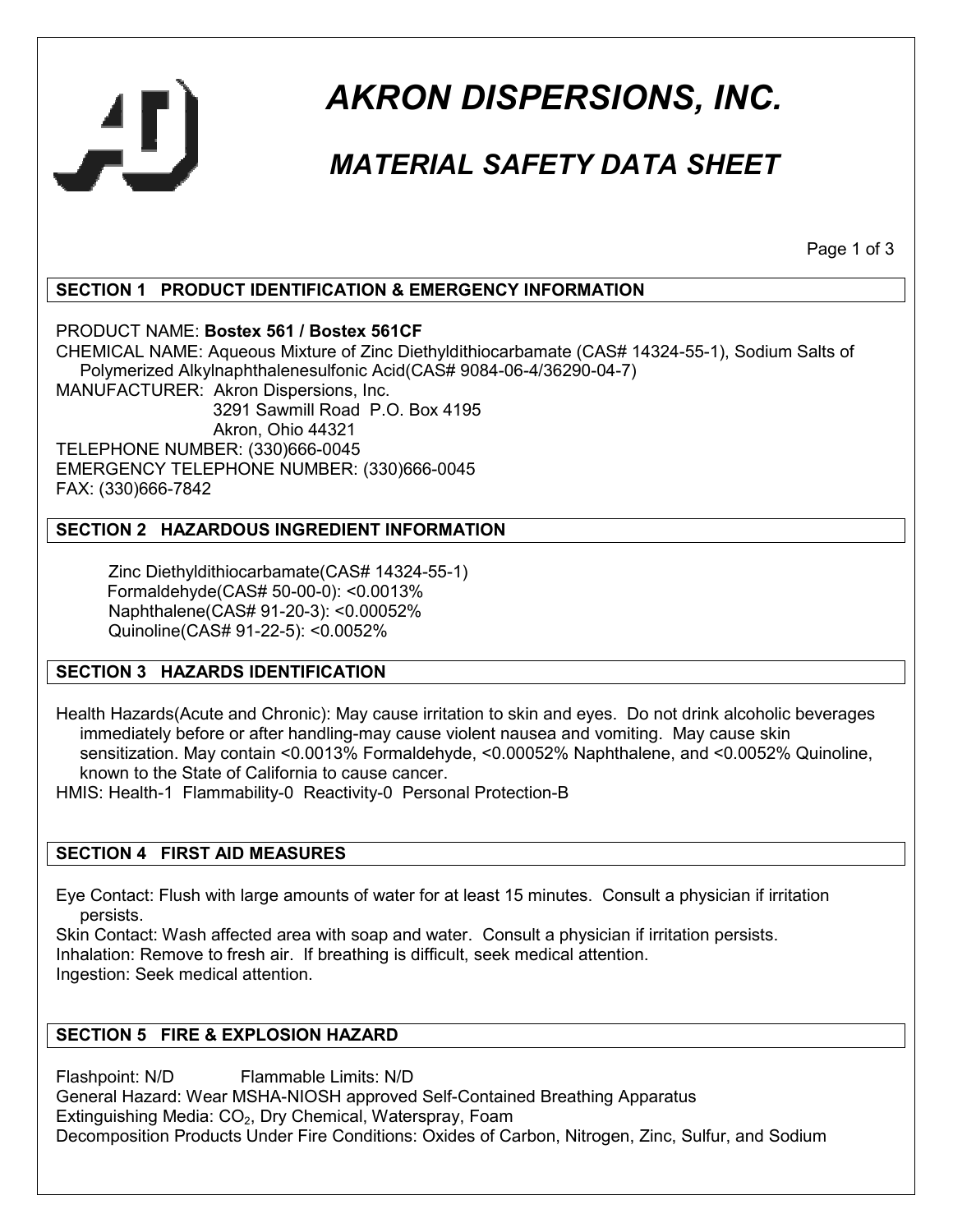#### **SECTION 6 ACCIDENTAL RELEASE MEASURES**

Steps To Be Taken In Case Material Is Released Or Spilled: Absorb with inert material. Sweep, vacuum, or shovel into appropriate container.

#### **SECTION 7 HANDLING AND STORAGE**

Storage: Store in a cool, dry area. Storage Temperature: Above 32°F

#### **SECTION 8 EXPOSURE CONTROLS AND PERSONAL PROTECTION**

OSHA Regulation 29CFR1910.1000 requires the following PEL Limits: N/D The ACGIH recommends the following Occupational Exposure Limit: N/D Personal Protection: Gloves and Goggles recommended Ventilation: Local Exhaust

#### **SECTION 9 TYPICAL PHYSICAL & CHEMICAL PROPERTIES**

Product Appearance: Cream to Off-White Liquid

Boiling Point( ${}^{\circ}$ F): 212 Freezing Point( ${}^{\circ}$ F): 32 Vapor Density: N/A % Volatile by Volume: 50% Solubility in Water: Miscible Evaporation Rate: N/A pH: 9.0-11.0

Vapor Pressure(@150°C): N/A Specific Gravity(Approx.): N/D

# **SECTION 10 STABILITY AND REACTIVITY DATA**

Stability: Stable Conditions To Avoid Instability: None Known Materials And Conditions To Avoid Incompatibility: Acids, Oxidizing Agents Hazardous Decomposition Products: Oxides of Carbon, Nitrogen, Zinc, Sulfur, and Sodium Hazardous Polymerization: Will Not Occur Conditions To Avoid Hazardous Polymerization: None Known

#### **SECTION 11 TOXICOLOGICAL INFORMATION**

Carcinogenicity(NTP/IARC/OSHA): None. May contain <0.0013% Formaldehyde, <0.00052% Naphthalene, and <0.0052% Quinoline, known to the State of California to cause cancer.